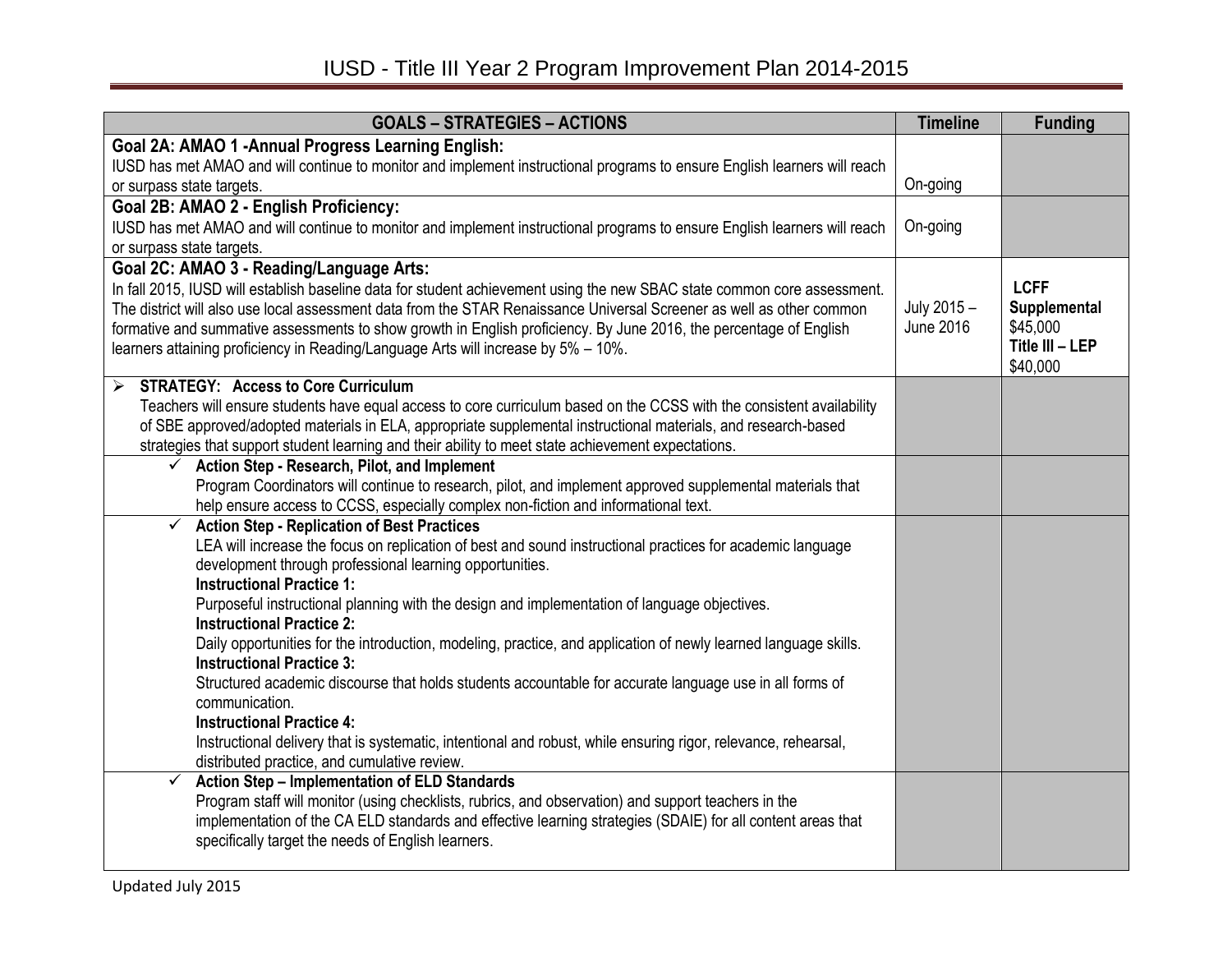| <b>Action Step - Interventions</b>                                                                                                                         |                  |              |
|------------------------------------------------------------------------------------------------------------------------------------------------------------|------------------|--------------|
| LEA and sites will continue developing a process for identifying students who require additional support and/or                                            |                  |              |
| intervention then proceed to establish appropriate programs.                                                                                               |                  |              |
| <b>STRATEGY: Formative and Summative Assessments</b>                                                                                                       |                  |              |
| Teachers will develop local formative and summative assessments that measure and monitor academic language skill                                           |                  |              |
| development, as well as guides the development of effective Tier 1 instruction for English learners in ELA.                                                |                  |              |
| $\checkmark$ Action Step - Collaboration                                                                                                                   |                  |              |
| LEA and site administrators will provide collaboration time for classroom teachers to develop common                                                       |                  |              |
| assessments and engage in an on-going process to read, discuss, and analyze available student data.                                                        |                  |              |
| <b>Goal 2D: High Quality Professional Development:</b>                                                                                                     |                  |              |
| By June 30, 2015, 100% of LEA teachers had participated in professional learning for the continued implementation of the                                   |                  | <b>LCFF</b>  |
| academic content and performance standards adopted by SBE. IUSD will continue to provide high quality professional                                         | July 2015 -      |              |
| development to teachers, administrators, paraprofessionals, and other school or community-based personnel to improve the                                   | <b>June 2016</b> | Supplemental |
| education of English learners through research-based strategies that facilitate English learner attainment of English                                      |                  | \$58,000.00  |
| language proficiency and/or achievement in Reading/Language arts.                                                                                          |                  |              |
| <b>STRATEGY: Sheltered Instruction</b>                                                                                                                     |                  |              |
| ↘                                                                                                                                                          |                  |              |
| Develop and offer specific professional learning opportunities for upper elementary and secondary level teachers.<br>$\checkmark$ Action Step - Strategies |                  |              |
|                                                                                                                                                            |                  |              |
| Teachers scaffold language instruction to meet the needs of language learners and effectively move them from                                               |                  |              |
| one level of language proficiency to the next.<br>$\checkmark$<br><b>Action Step - CLAD/SDAIE</b>                                                          |                  |              |
|                                                                                                                                                            |                  |              |
| Teachers engage in "refresher" courses on effective SDAIE strategies needed for providing sheltered<br>instruction in the mainstream classroom.            |                  |              |
| $\checkmark$<br><b>Action Step - Instructional Plans</b>                                                                                                   |                  |              |
| Teachers develop instructional plans that include language objectives for strengthening and integrating                                                    |                  |              |
| academic language development within the context of language use and learning across curricular areas.                                                     |                  |              |
| <b>Action Step - CCSS and ELD Standards</b><br>$\checkmark$                                                                                                |                  |              |
| Teachers develop an understanding of the correlation between CCSS and the CA ELD standards as well as                                                      |                  |              |
| receive guidance for implementation.                                                                                                                       |                  |              |
| <b>STRATEGY: English Language Development</b>                                                                                                              |                  |              |
| IUSD provides ongoing staff development in the design and implementation of language development instructional plans                                       |                  |              |
| using the understanding by design model so as to ensure the inclusion of language objectives and the scaffolding needs                                     |                  |              |
| at each student's proficiency level.                                                                                                                       |                  |              |
| Action Step - Design Options for Professional Learning<br>✓                                                                                                |                  |              |
| Program Coordinator leverages available resources to offer professional learning opportunities with different                                              |                  |              |
| design options for teacher participation (e.g. series of courses, workshops, and on-line collaboration).                                                   |                  |              |
|                                                                                                                                                            |                  |              |
|                                                                                                                                                            |                  |              |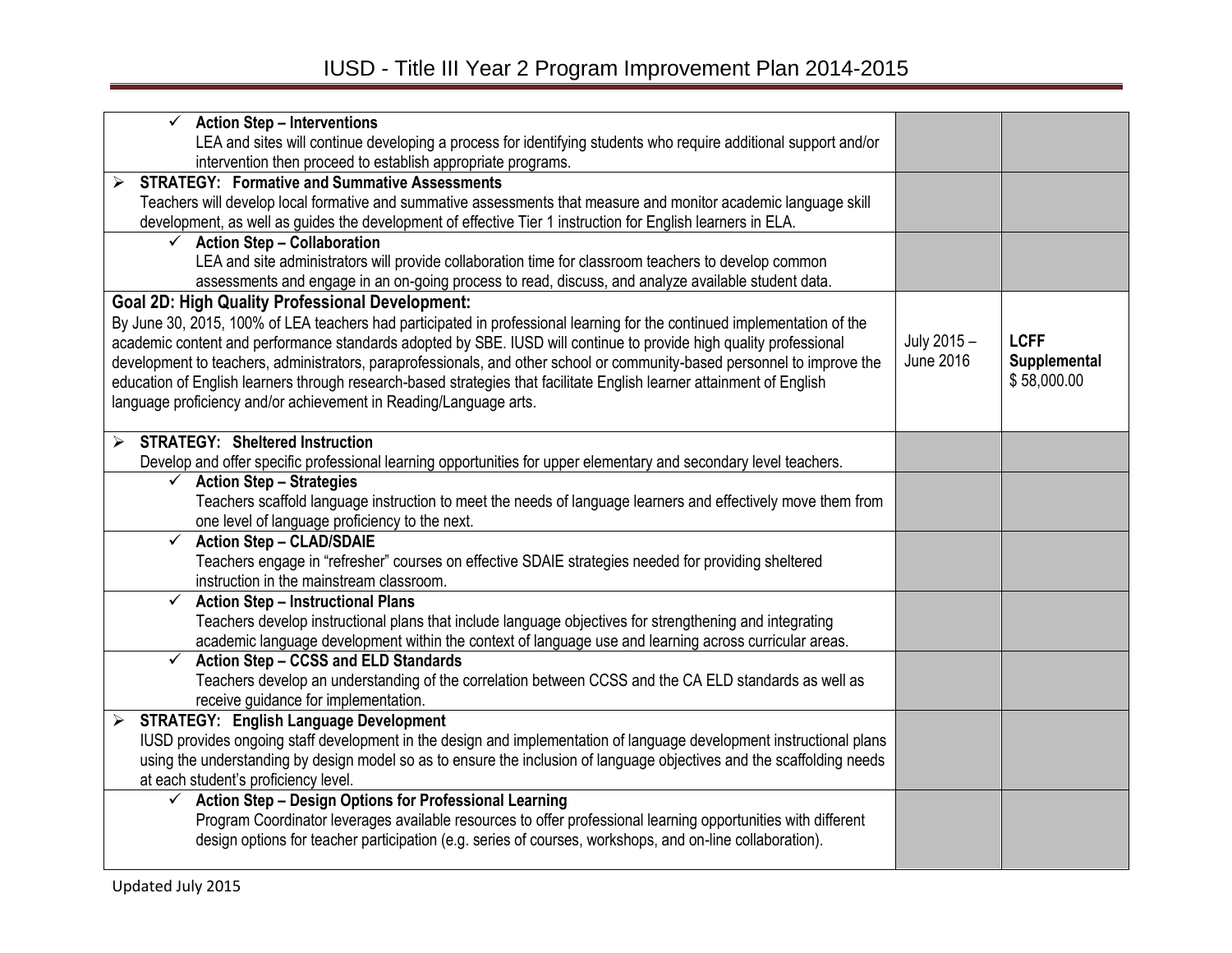| <b>STRATEGY: Instructional Routines</b>                                                                                          |                  |                       |
|----------------------------------------------------------------------------------------------------------------------------------|------------------|-----------------------|
| IUSD provides opportunities for teachers to participate in professional development on the establishment of classroom            |                  |                       |
| routines, learning strategies, and the use of technology that facilitate and encourage active student engagement,                |                  |                       |
| collaboration with peers, interaction with difficult text/content, open-ended questioning, and extension of the inquiry and      |                  |                       |
| discovery process.                                                                                                               |                  |                       |
| $\checkmark$ Action Step - Experts in the Field                                                                                  |                  |                       |
| Leverage available resources to send teachers to workshops co-hosted with other districts, higher institutions                   |                  |                       |
| of learning (UCI), and county offices (e.g. Anita Archer, Kate Kinsella, Inquiry By Design)                                      |                  |                       |
| <b>Action Step - Design Options for Professional Learning</b><br>$\checkmark$                                                    |                  |                       |
| Program Coordinator leverages available resources to offer professional learning opportunities with different                    |                  |                       |
| design options for teacher participation (e.g. series of courses, workshops, and on-line collaboration).                         |                  |                       |
| <b>STRATEGY: Data Teams</b><br>➤                                                                                                 |                  |                       |
| Provide for and facilitate the development and implementation of a comprehensive progress monitoring system for EL               |                  |                       |
| achievement and proficiency.                                                                                                     |                  |                       |
| $\checkmark$ Action Step - Progress Monitoring                                                                                   |                  |                       |
| Provide for and facilitate the development and implementation of a comprehensive progress monitoring system                      |                  |                       |
| for EL achievement and proficiency.                                                                                              |                  |                       |
| <b>Action Step - Training</b><br>$\checkmark$                                                                                    |                  |                       |
| Leverage available resources to send teachers to Common Formative Assessment training.                                           |                  |                       |
| <b>Action Step - Formative and Summative Assessments</b><br>$\checkmark$                                                         |                  |                       |
| Provide for and facilitate the development of common formative and summative assessments that inform                             |                  |                       |
| instruction and intervention decisions as well as ensure students do not incur irreparable academic deficits.                    |                  |                       |
| <b>Action Step - Collaboration Time</b><br>$\checkmark$                                                                          |                  |                       |
| Provide collaboration time for data teams to analyze assessment results and discuss the implications of EL                       |                  |                       |
| student performance in each part of the assessment.                                                                              |                  |                       |
| <b>Goal 2E: Parent and Community Participation:</b>                                                                              |                  | <b>LCFF</b>           |
| IUSD will provide multiple ways for parents to be involved in the work of the school and the learning of their children. By June | July 2015 -      | Supplemental          |
| 30, 2016, active parent involvement will increase by 20%.                                                                        | <b>June 2016</b> | \$35,000.00           |
|                                                                                                                                  |                  | <b>Title III; LEP</b> |
|                                                                                                                                  |                  | \$16,000.00           |
| <b>STRATEGY: Replication of District Centralized Program</b><br>$\blacktriangleright$                                            |                  |                       |
| Program Coordinators of EL and Title I will coordinate efforts and resources in order to replicate parent outreach and           |                  |                       |
| involvement activities at Title I schools, providing greater access for parents.                                                 |                  |                       |
| <b>Action Step - Frequency of Activities</b><br>✓                                                                                |                  |                       |
| Support increased frequency and duration of offerings (CBET courses, seminars, and parenting skill                               |                  |                       |
| workshops) in order to truly influence parent understanding of the learning process and how student learning                     |                  |                       |
| can be supported at home.                                                                                                        |                  |                       |
| $\checkmark$<br><b>Action Step - Staffing</b>                                                                                    |                  |                       |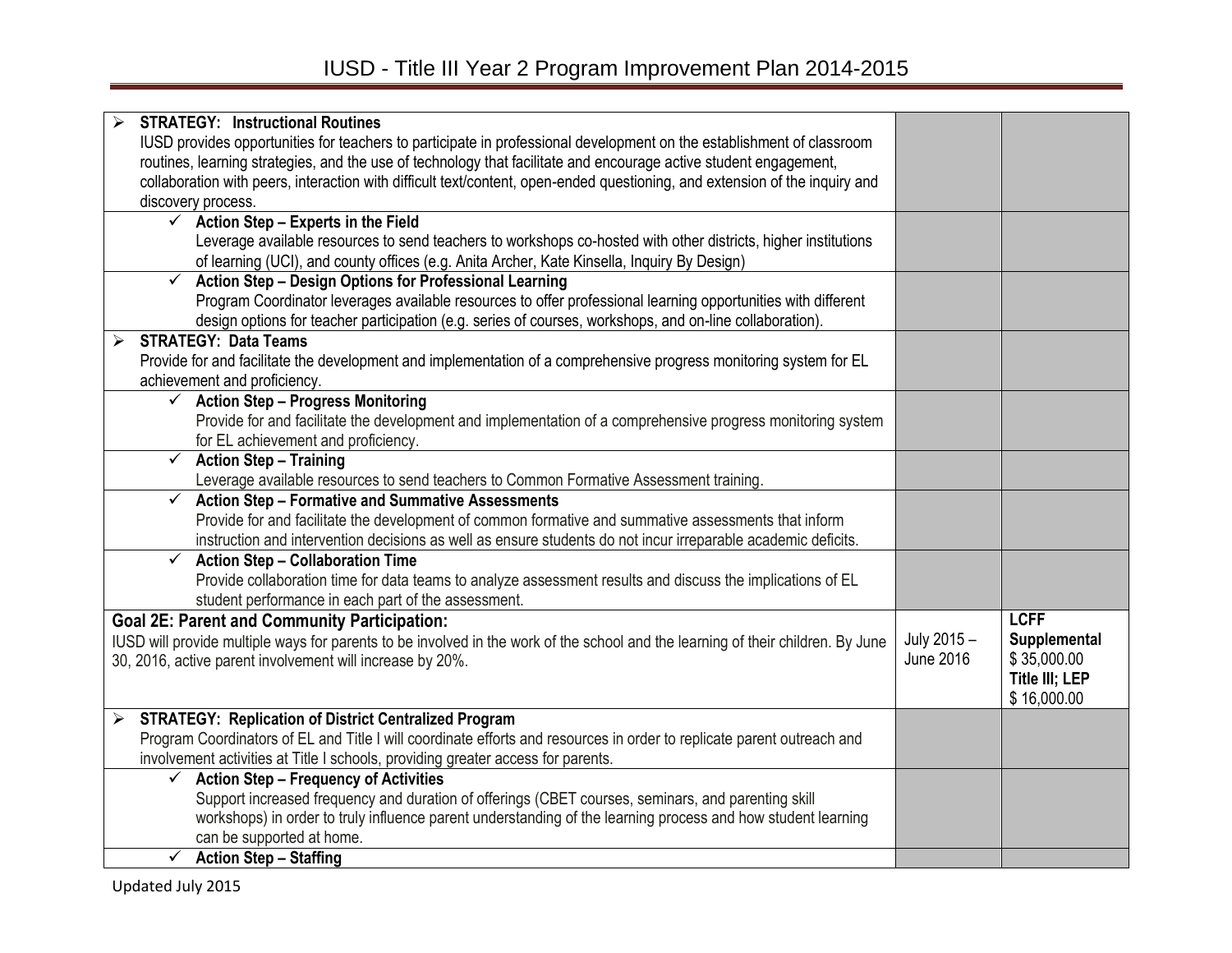| Recruit and train staff to facilitate courses, seminars, and workshops. (e.g. Active Parenting, Positive Discipline,                                                      |                           |                                     |
|---------------------------------------------------------------------------------------------------------------------------------------------------------------------------|---------------------------|-------------------------------------|
| 40 Developmental Assets, English as a Second Language)<br><b>Action Step - Instructional Materials</b><br>$\checkmark$                                                    |                           |                                     |
| Provide access to instructional materials and multiple ways for parents to understand the ELA/ELD Common                                                                  |                           |                                     |
| Core expectations for student performance (e.g. videos, presentations, and websites).                                                                                     |                           |                                     |
| <b>Goal 2F: Parental Notification:</b>                                                                                                                                    |                           |                                     |
| Irvine Unified will provide required communications to parents in a timely manner. The LEA will continue using the district                                               |                           |                                     |
| messaging system to ensure 100% of parents of ELs receive the following information regarding their children, in a timely                                                 | Spring 2015-              | <b>LCFF</b>                         |
| manner and a language parents can understand: identification as EL; program placement options; program placement                                                          | <b>June 2016</b>          | Supplemental                        |
| notification; English language proficiency level, as determined by CELDT results and any local English Proficiency                                                        |                           | \$15,000.00                         |
| assessments used; academic achievement level; reclassification information; and at the high school level, graduation                                                      |                           |                                     |
| requirements and annual notification of their students' progress toward meeting those requirements. [Required per                                                         |                           |                                     |
| Elementary and Secondary Education Act, sections 3116(a) & (b) and 3302(a) through (c)]                                                                                   |                           |                                     |
|                                                                                                                                                                           |                           |                                     |
| <b>STRATEGY: Interpretations and Translations</b><br>≻                                                                                                                    |                           |                                     |
| Develop a system to remedy the shortage of available resources for providing language support for the language groups<br>with significant representation in the district. |                           |                                     |
| $\checkmark$ Action Step - Staffing                                                                                                                                       |                           |                                     |
| Work with Human Resources to develop a process for hiring bilingual staff in the roles of interpreters and                                                                |                           |                                     |
| parent liaisons                                                                                                                                                           |                           |                                     |
| $\checkmark$ Action Step - Training                                                                                                                                       |                           |                                     |
| Coordinate and facilitate training for bilingual instructional staff and community members in regards to providing                                                        |                           |                                     |
| interpretation and translation services for a variety of purposes in the district (e.g. translations of notices and                                                       |                           |                                     |
| general information and interpretations for staff and parents)                                                                                                            |                           |                                     |
| <b>STRATEGY: Access Information</b><br>➤                                                                                                                                  |                           |                                     |
| Better utilize the messaging system, Parent Portal, and the district website to provide readily available information about                                               |                           |                                     |
| activities, programs and services, and student achievement.                                                                                                               |                           |                                     |
| <b>Action Step - Collaboration</b><br>$\checkmark$                                                                                                                        |                           |                                     |
| Enlist the help of the district IT department in designing a user-friendly website for language minority parents                                                          |                           |                                     |
| and students.                                                                                                                                                             |                           |                                     |
| <b>Goal 2G: Services for Immigrant Students:</b>                                                                                                                          |                           |                                     |
| Irvine Unified will continue to ensure access for immigrant students and their families to all programs and services in IUSD.                                             | Spring 2014-<br>June 2015 | <b>Title III; LEP</b><br>\$4,000.00 |
|                                                                                                                                                                           |                           | Title III;                          |
|                                                                                                                                                                           |                           | Immigrant                           |
|                                                                                                                                                                           |                           | \$40,000.00                         |
|                                                                                                                                                                           |                           |                                     |
| <b>STRATEGY: Intersession Opportunity Program</b><br>➤                                                                                                                    |                           |                                     |